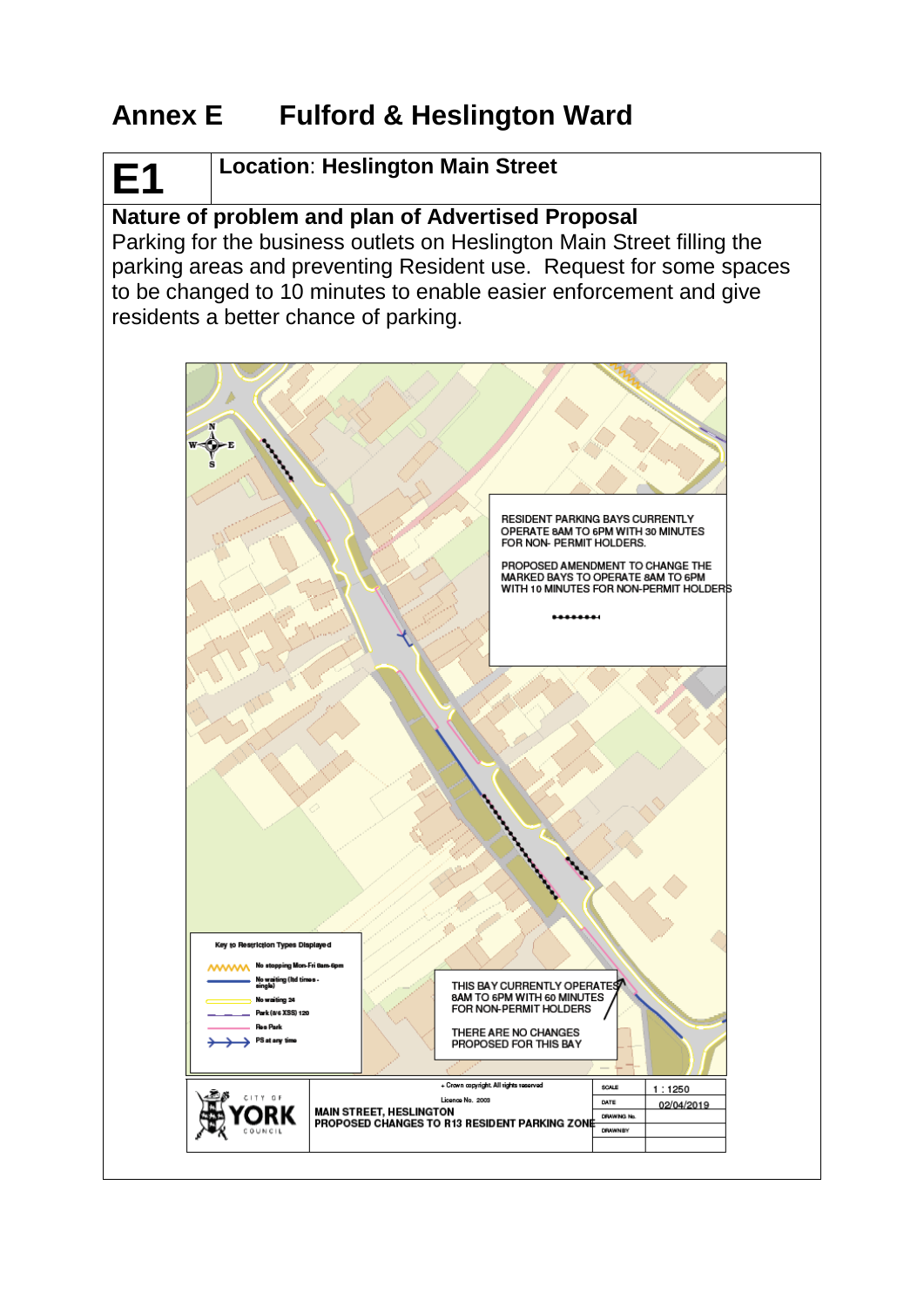The proposal was designed to change the bays as requested in the areas not closest to the business outlets to try and balance the needs of residents and customer parking.

#### **Representation Received**

We have received one objection from the Parish Council.

- *Reducing these bays from 30 mins to 10 mins wait renders them virtually useless for daytime use for residents/ visitors to use facilities Main St has to offer- PO, delicatessen, other businesses, Meeting Room, banks .*
- *Has every businesses been consulted?*
- *Consequence will be cars idling/ cruising whilst waiting for an available 30 min space, creating both environmental and danger hazards to other vehicles and pedestrians.*
- *The first bay in Main St , opposite Holme Farm, is already out of daytime use as taken up, most of each day, by University vehicles on permits .*
- *This would seem to be an overzealous reaction to a problem that is non-existent.*
- *The PC has not received any concerns/complaints from Main St residents.*

*Heslington Parish Council does not support these proposals and strongly object.*

#### **Officer analysis**

Although the Parish Council has not received any complaints from Main Street Residents, City of York Council has.

We recently changed a bay around the corner on Main Street which gives a 2 hour for non-permit holders. This is a short walk (approx. 130m) from the Business outlets and provides a much better parking facility for business customers for longer term parking. This was taken into account when the proposal was made.

There is disabled parking provided outside the main business outlets and any blue badge holder can use any Resident Parking Bay indefinitely.

We understand a cycle parking stand is to be provided in the area to encourage more sustainable travel in the area and reduce vehicle visits to the business outlets.

We have no knowledge of any university permit parking scheme that